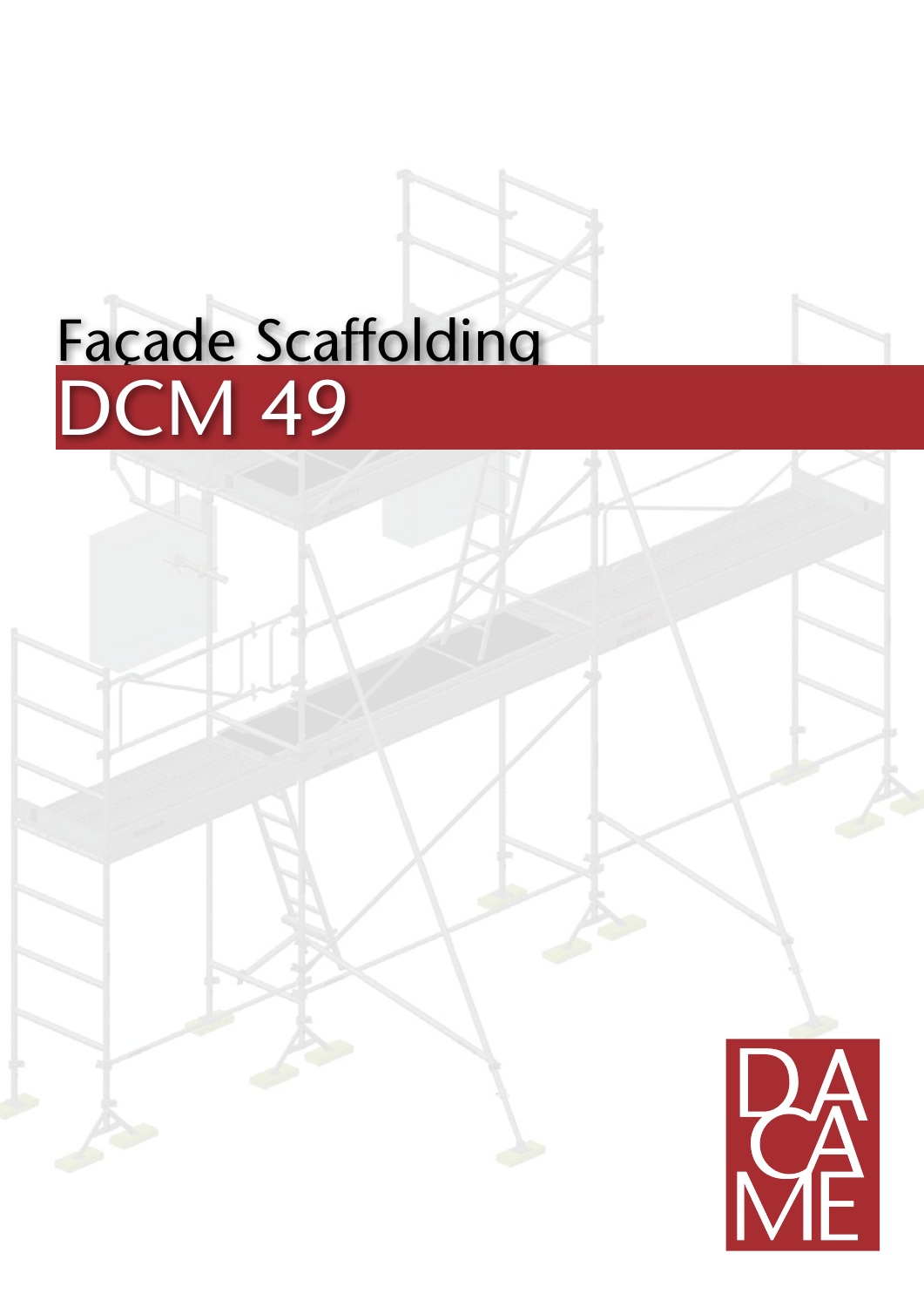# 49

# FAÇADE SCAFFOLDING



The Façade Scaffolding DCM 49 can be adapted to any type of work, from the easiest to the most difficult, owing to its strength and safety. It is versatile and easy-to-handle scaffolding, which permits multiple assemblies using few components.

The DCM 49 is subject to the terms of use: ROYAL DECREE 2177/2004, of November 12 (Establishing the minimum health and safety requirements for the use of work equipment by workers in temporary elevated work).

Technical specifications: Steel tube ø 48 mm. Grade St-44. All components are hot dip galvanized with a minimum thickness of 75 microns according to the European Standard EN 1461.



#### NOMENCLATURE:

- 1.- support DCM 49 I-300
- 2.- Support DCM 49 A-300
- 3.- frame DCM 49 E 2000 B4
- 4.- frame DCM 49 E 2000 B2T
- 5.- frame DCM 49 E 1500 B3
- 6.- fixed guardrail DCM-49 3000
- 7.- EXTENSIBLE guardrail DCM-49
- 8.- handrail DCM-49 2000
- 9.- handrail DCM-49 3000
- 10.- fixed diagonal DCM-49 3000
- 11.- EXTENSIBLE diagonal DCM-49
- 12.- fixed platform DCM 49 3000x300 C-4 (SM)
- 13.- ACCESs platform DCM 49 3000x600 FR
- 14.- platform ladder FR
- 15.- ladder support
- 16.- toeboards DCM 49 3000 (SM)
- 17.- RUNNER DCM 49 945
- 18.- SIDE BRACKET DCM 49 945
- 19.- TELESCOPIC STABILIZER 6000
- 20.- TIE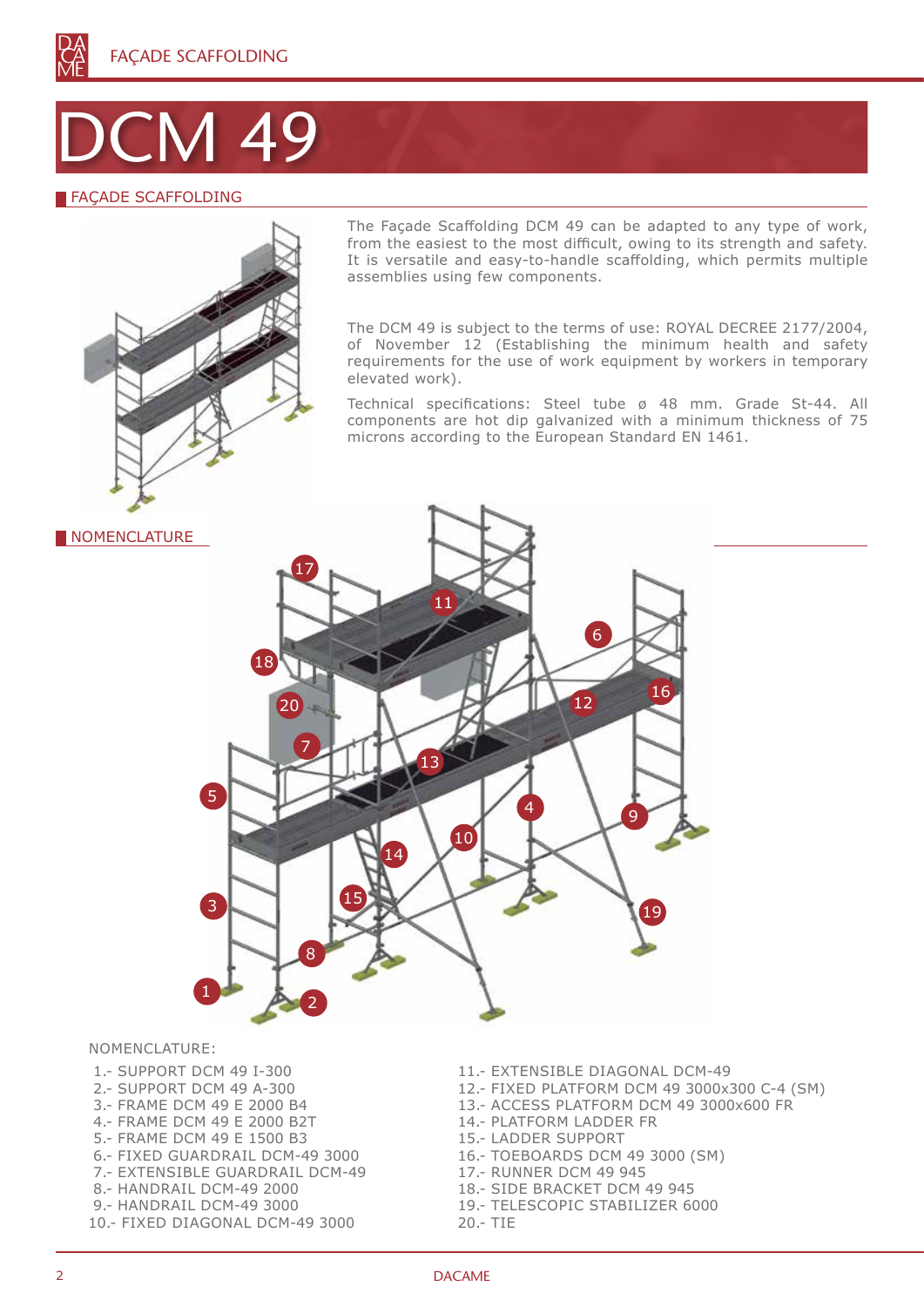# **INITIAL COMPONENTS**

The I and A-type supports enable the scaffold to be set out and facilitate the assembly of the frames. The I-type support has a 12 cm long square plate with drill holes to attach it to the ground. A-type supports are held by 2 plates, providing stability when assembling the frames. They all have a flange for a 48 mm diameter tube with a fast-attaching taper pin to secure the frame. Hot-dip galvanized with a thickness of 75 microns.



### **TRESTLE T-FR-B**

Upright poles and horizontal crossbars made from Ø48 mm tube. This provides high stability thanks to its 4 points of support. It has a telescopic headpiece for increasing the height of the platform. Hot-dip galvanized with a thickness of 75 microns.



# SCAFFOLD FRAMES

These components bear the load of the scaffold. Made from Ø48 mm tube. The bottom end has a spigot for attaching Ø40 mm tubes. The reduction of the diameter at the ends of the frame ensures a strong connection without gaps. Frame widths: 0.945 m. Hot-dip galvanized with a minimum thickness of 75 microns.

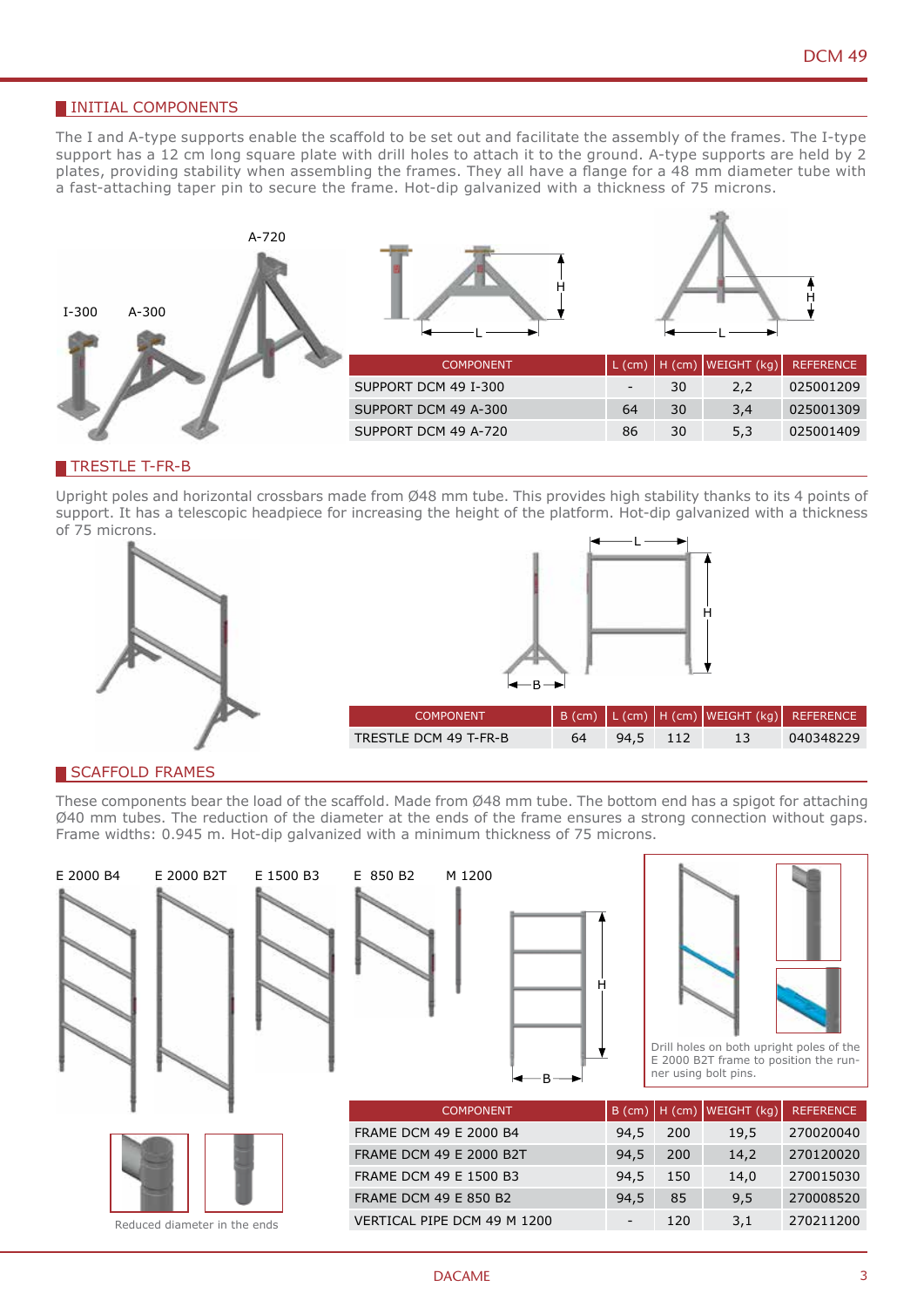# GUARDRAILS



#### **HANDRAILS**

Made from Ø35 mm tube, they have flanges for Ø48 mm tube at both ends with a conical wedge. Hot-dip galvanized with a minimum thickness of 75 microns. They perform the function of a guardrail (erected 0.5 m and 1 m above the platforms).



|  | <b>COMPONENT</b>     | _ (m) | WEIGHT (kg) | <b>REFERENCE</b> |
|--|----------------------|-------|-------------|------------------|
|  | HANDRAIL DCM-49 2000 | 2,0   |             | 270402000        |
|  | HANDRAIL DCM-49 2500 | 2,5   | 3.4         | 270402500        |
|  | HANDRAIL DCM-49 3000 | 3,0   | 5,3         | 270403000        |

#### **DIAGONAL BRACES**

Made from Ø40 mm tube (Ø45 mm outer tube in the telescopic model), they have articulated flanges for Ø48 mm tube at both ends. They make the vertical tubes that form the uprights of the frame more rigid. Attached lengthwise to the extendable diagonal brace using the sheet metal flange.

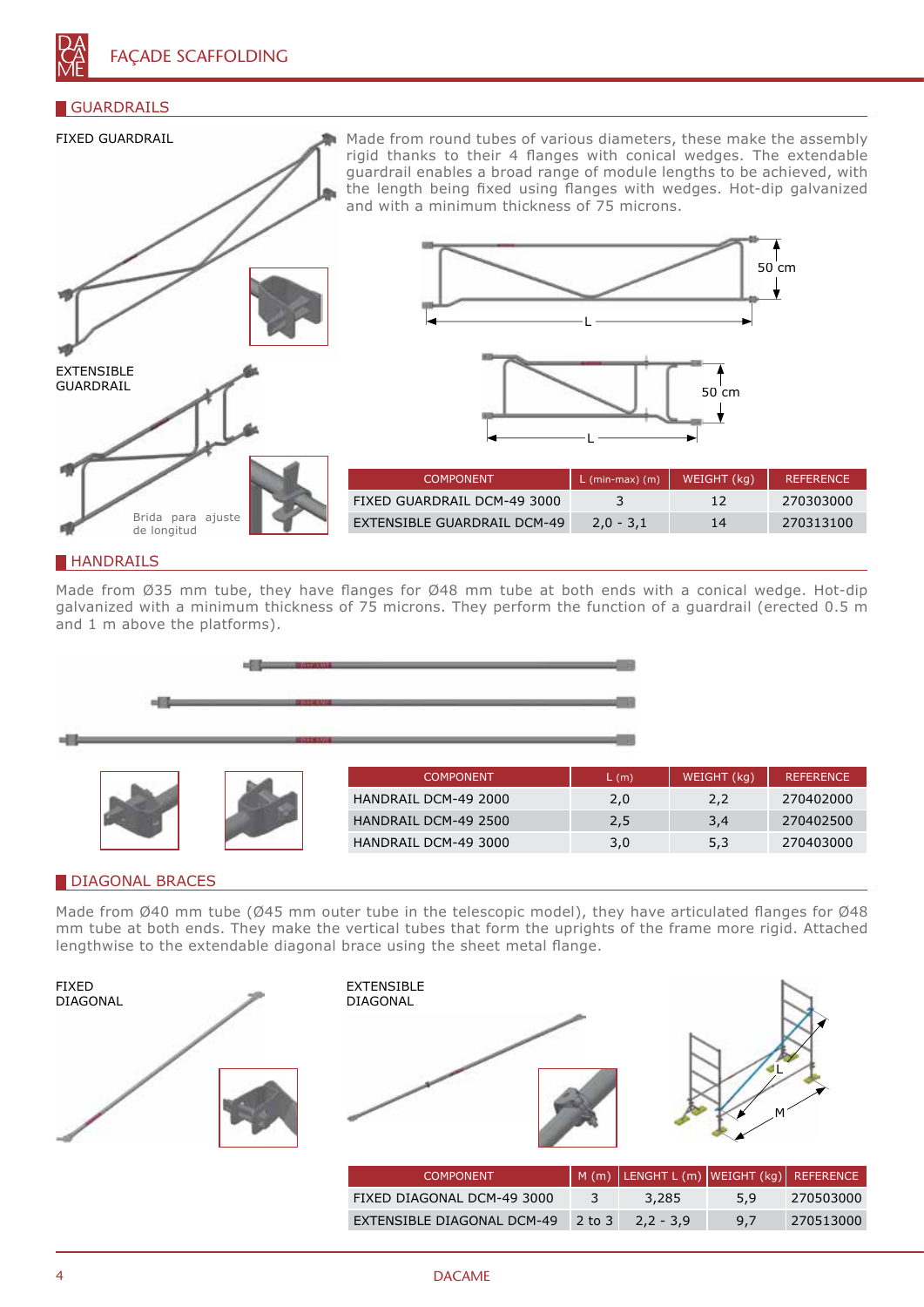# **FIXED STEEL PLANKS**



The planks comply with the European Standard EN 12811. An extremely resistant, cross-perforated working surface made from shaped/folded metal and anti-slip covering. The two welded tubes facilitate to handling. Available widths: 30 / 37 cm Zinc-plated with a minimum thickness of 15 microns.

Complies with the requirements of the 12810-2 fall arrest system.



| <b>COMPONENT</b>                  | H (cmi | $C$ (kg/m <sup>2)</sup> | LENGTH (m) WEIGHT (kg) |    | REFERENCE |
|-----------------------------------|--------|-------------------------|------------------------|----|-----------|
| FIXED PLANK D45/D49 2000x300 (SM) |        | 300                     | 2.0                    |    | 250701200 |
| FIXED PLANK D45/D49 2500x300 (SM) |        | 300                     | 2.5                    | 13 | 250701250 |
| FIXED PLANK D45/D49 3000x300 (SM) |        | 300                     | 3.0                    | 16 | 250701300 |

#### **ACCESS PLANKS**

H: edge height C: load capacity



The planks comply with the European Standard EN 12811. Aluminium structural frame. A working area made of 12 mm thick, damp-proof and anti-slip board. Ladder supplied separately.



| <b>COMPONENT</b>                 | $H$ (cm) $^{\dagger}$ |     | $\vert$ C (kg/m <sup>2)</sup> LENGTH (m) WEIGHT(kg) FREFERENCE |      |           |
|----------------------------------|-----------------------|-----|----------------------------------------------------------------|------|-----------|
| ACCESS PLANK TRAP DCM 2000 C4 FR | 10                    | 300 | 2.0                                                            | 21.5 | 270900200 |
| ACCESS PLANK TRAP DCM 2500 C4 FR | 10                    | 300 | 2.5                                                            | 24.5 | 270900250 |
| ACCESS PLANK TRAP DCM 3000 C4 FR | 10                    | 300 | 3.0                                                            | 28.0 | 270900300 |

#### **ACCES LADDER**

H: edge height C: load capacity



Manufactured with 6061 aluminium. Complies with the European Standards EN 131-1 and 2. Removable screw eye hooks on the top part and non-slip rubber feet. Step width 40 cm.

COMPONENT LENGTH (m) WEIGHT (kg) REFERENCE PLANK LADDER FR (AL) 2,06 3,4 240920010

# **ACCES LADDER SUPPORT**



This enables the first access ladder to be properly inclined without the need for steel platforms.

Attached to the frame with a Ø48 mm flange.

| <b>COMPONENT</b>             | WIDTH (cm)   WEIGHT (kg)   REFERENCE |     |           |
|------------------------------|--------------------------------------|-----|-----------|
| LADDER SUPPORT (W 40cm) (GA) | 40                                   | 4,5 | 212390010 |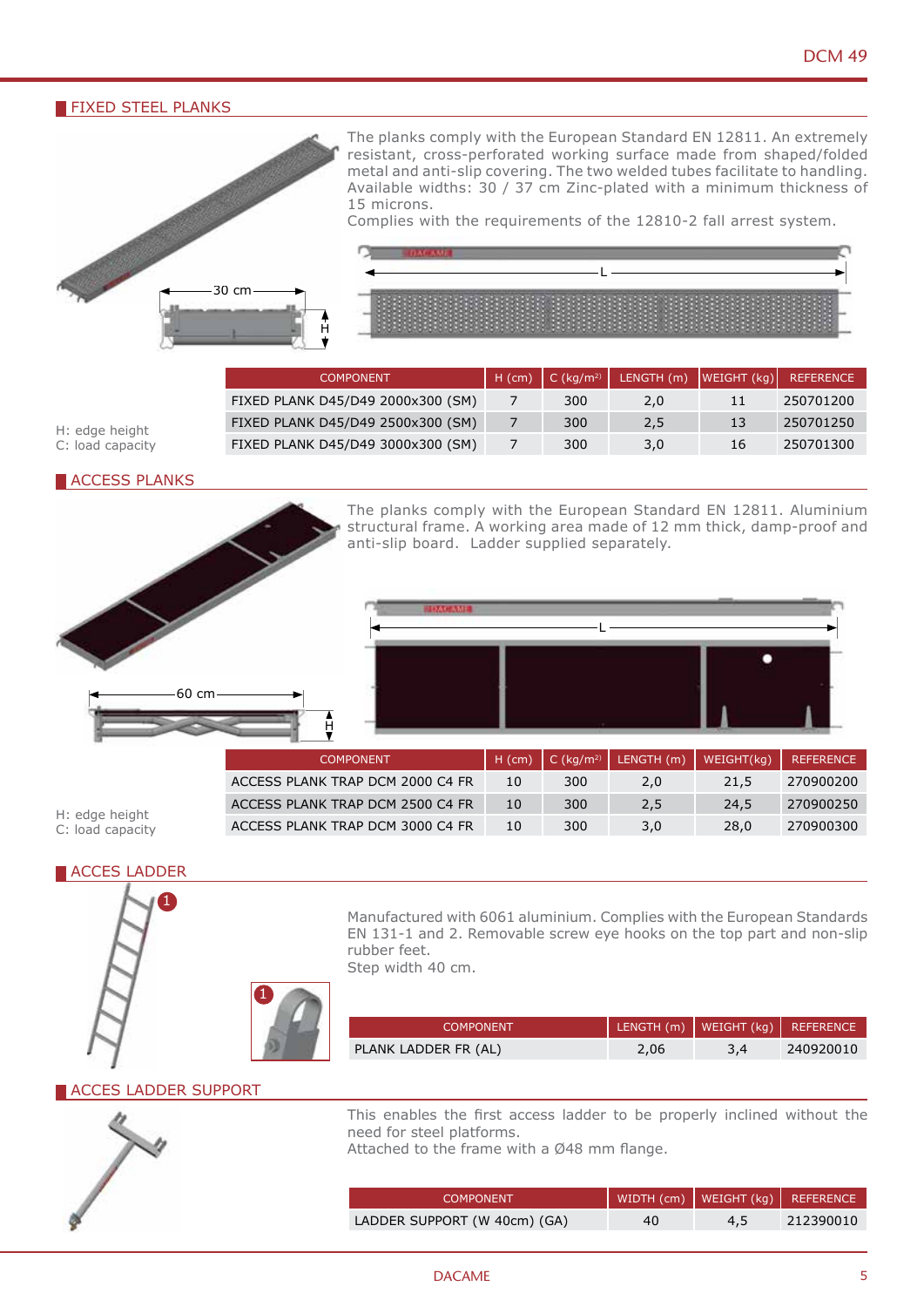#### **TOEBOARDS**



| Designed to complete the side protection (quardrail). Made from zinc-  |
|------------------------------------------------------------------------|
| treated sheet metal (Sendzimir). Metal clasps on both ends. Protective |
| height of 15 cm.                                                       |

|  |  | 8 D A C A M E-             |            |             |                  |
|--|--|----------------------------|------------|-------------|------------------|
|  |  | <b>ELEMENT</b>             | LENGTH (m) | WEIGHT (kg) | <b>REFERENCE</b> |
|  |  | TOEBOARDS DCM 49 945 (SM)  | 0,945      | 3,0         | 270800940        |
|  |  | TOEBOARDS DCM 49 2000 (SM) | 2,0        | 5,9         | 251000200        |
|  |  | TOEBOARDS DCM 49 2500 (SM) | 2,5        | 7,3         | 251000250        |
|  |  | TOEBOARDS DCM 49 3000 (SM) | 3,0        | 8,8         | 251000300        |

RUNNERS



Made of Ø48 mm round tube, they allow the positioning of platforms at any height of the frames, coupling them by means of the flanges provided at both ends or by means of a bolt-type pin, in the drilled frames (E 2000 B2T). Hot dip galvanized.



| <b>FI FMFNT</b>           | LENGTH (m) | WEIGHT $(kq)$ | <b>REFERENCE</b> |
|---------------------------|------------|---------------|------------------|
| RUNNER DCM 49 945         | 0.945      | 3.2           | 270700940        |
| RUNNER DCM 49 945 W/CLAMP | 0.945      | 2,5           | 270701940        |

**BRACKETS** 



Intended to extend the work surface, it is attached to the scaffold frame by means of a Ø48 mm pipe flange. It has a 48 mm outer diameter bushing to couple elements of the system fitted with a spigot. Hot dip galvanized.

| <b>FI FMFNT</b>         | LENGTH (m)   WEIGHT (kg)   REFERENCE |     |           |
|-------------------------|--------------------------------------|-----|-----------|
| SIDE BRACKET DCM 49 945 | 0.945                                | 6.5 | 270600940 |

TELESCOPIC STABILIZER



In cases of scaffold structures that cannot be latched to a wall for whatever reason, the telescopic stabilizer prevents the structure from falling over. It has an articulated base plate that enables optimal adaptation to the ground conditions and a telescopic arm adjustable by means of a release pin. It attaches to the frames with two flanges.



| <b>FI FMFNT</b>              | WEIGHT (kg)   LENGTH (m)   REFERENCE |  |
|------------------------------|--------------------------------------|--|
| TELESC. STABILIZER 6000 (GA) | de 4,3 a 6,1 251200500               |  |

**TIES** 



An indispensable component for latching the scaffolding structure to the façade. They should be used with an EN 74 flange for Ø45-48 mm tubes. Hook diameter: 18 mm

| <b>ELEMENT</b>         | WEIGHT (kg) | LENGTH(m) | <b>REFERENCE</b> |
|------------------------|-------------|-----------|------------------|
| SCAFFOLD TIE 500 (GA)  | 1.5         | 0.5       | 025029089        |
| SCAFFOLD TIE1000 (GA)  | 2,4         | 1.0       | 025029099        |
| SCAFFOLD TIE 1500 (GA) | 3.4         | 1.5       | 025029109        |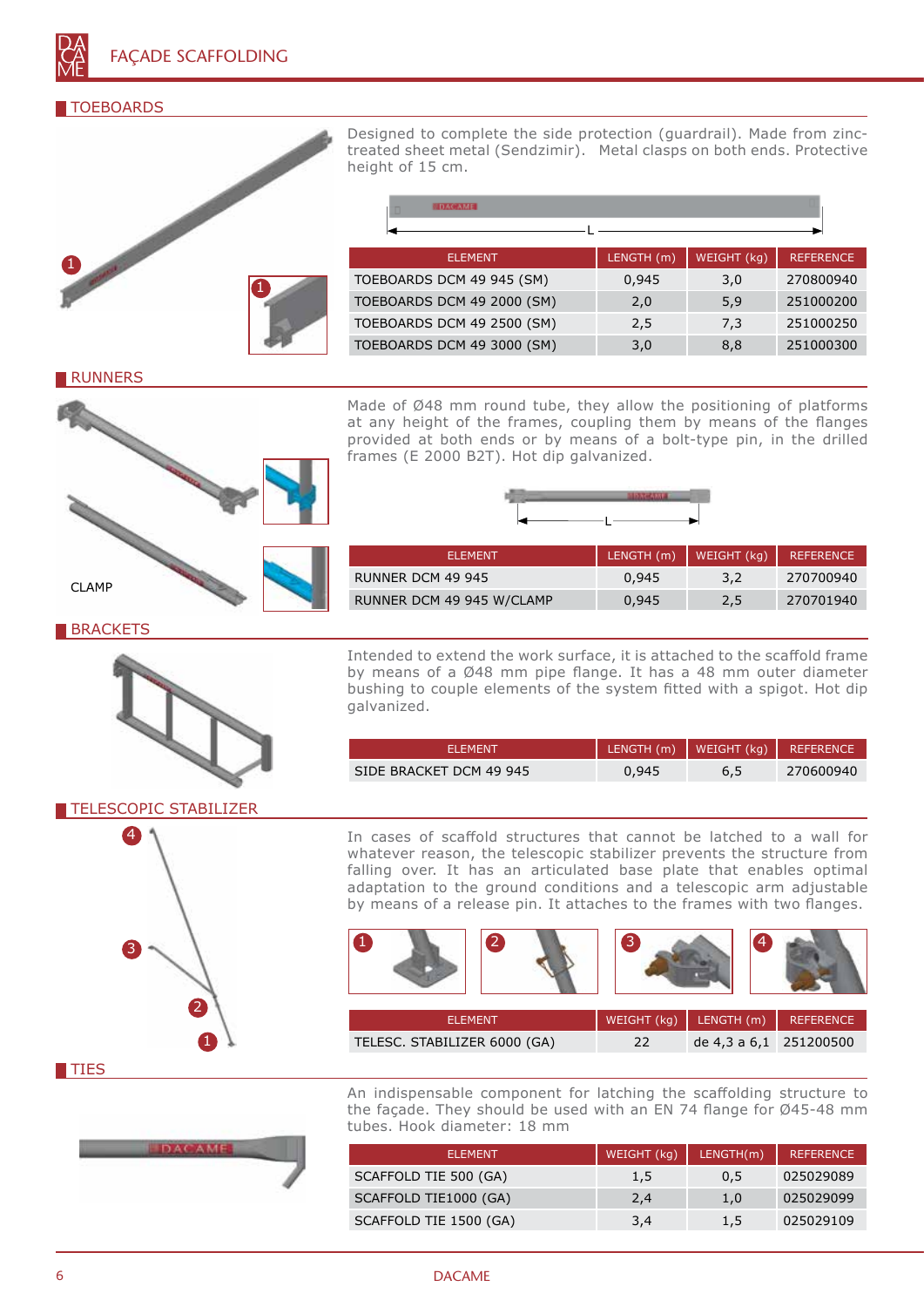# **ASSEMBLY PROCEDURE**